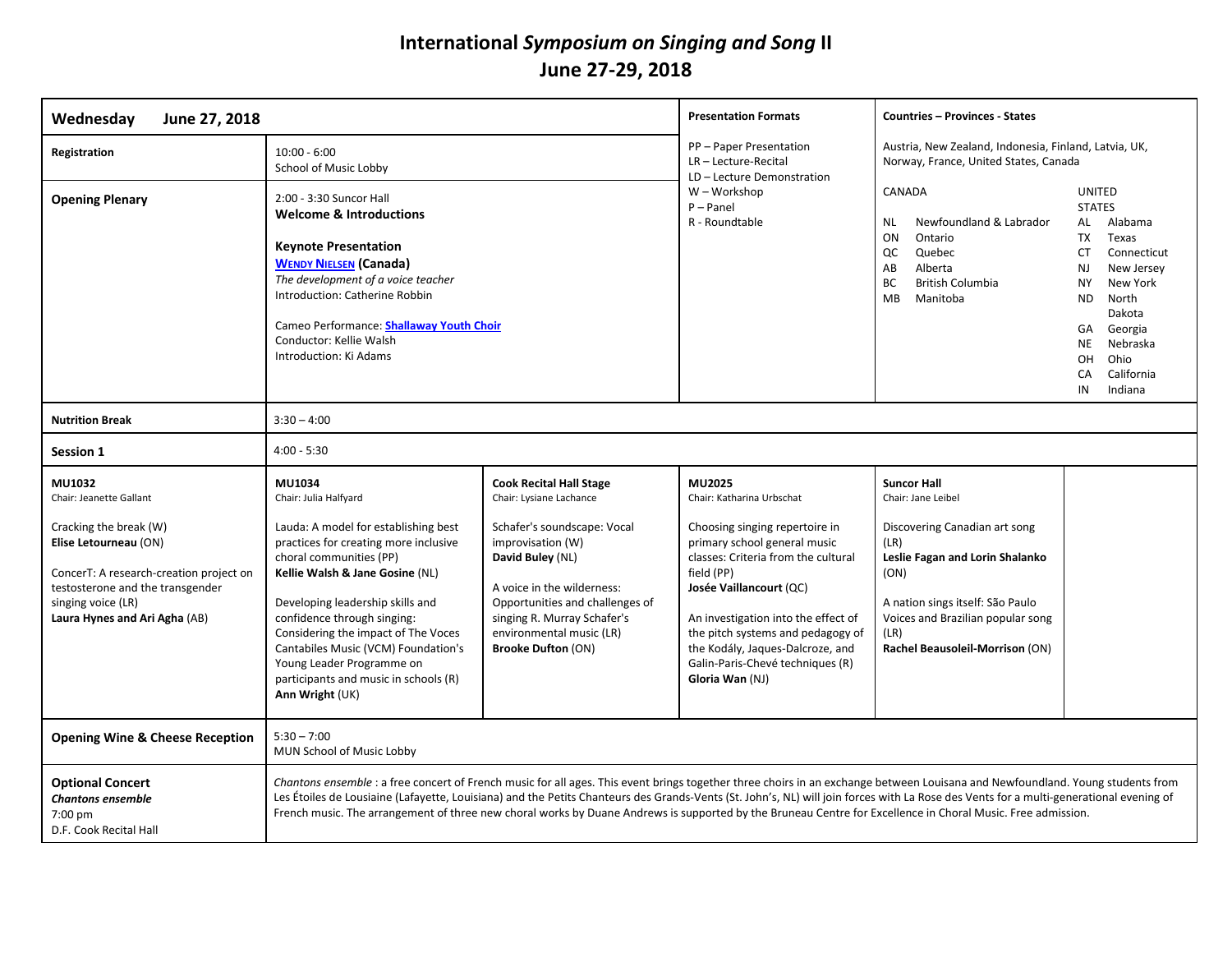| Thursday<br>June 28, 2018                                                                                                                                                                                                                                                                      |                                                                                                                                                                                                  |                                                                                                                                                                                                                                                                                                                                                                                                                                                                                                                                                                                                                                                             |                                                                                                                                                                                                                                                                                                                           |                                                                                                                                                                                                                                                                                                                                                                          |                                                                                                              |
|------------------------------------------------------------------------------------------------------------------------------------------------------------------------------------------------------------------------------------------------------------------------------------------------|--------------------------------------------------------------------------------------------------------------------------------------------------------------------------------------------------|-------------------------------------------------------------------------------------------------------------------------------------------------------------------------------------------------------------------------------------------------------------------------------------------------------------------------------------------------------------------------------------------------------------------------------------------------------------------------------------------------------------------------------------------------------------------------------------------------------------------------------------------------------------|---------------------------------------------------------------------------------------------------------------------------------------------------------------------------------------------------------------------------------------------------------------------------------------------------------------------------|--------------------------------------------------------------------------------------------------------------------------------------------------------------------------------------------------------------------------------------------------------------------------------------------------------------------------------------------------------------------------|--------------------------------------------------------------------------------------------------------------|
| Registration                                                                                                                                                                                                                                                                                   | $8:00 - 4:00$<br>MUN School of Music Lobby                                                                                                                                                       |                                                                                                                                                                                                                                                                                                                                                                                                                                                                                                                                                                                                                                                             |                                                                                                                                                                                                                                                                                                                           |                                                                                                                                                                                                                                                                                                                                                                          |                                                                                                              |
| <b>Plenary Session II</b>                                                                                                                                                                                                                                                                      | 9:00 - 10:00 Suncor Hall<br><b>Keynote Presentation</b><br><b>STEPHEN CLIFT (UK)</b><br>What have we learned from two decades of research on singing and wellbeing?<br>Introduction: Jane Gosine |                                                                                                                                                                                                                                                                                                                                                                                                                                                                                                                                                                                                                                                             |                                                                                                                                                                                                                                                                                                                           |                                                                                                                                                                                                                                                                                                                                                                          |                                                                                                              |
| <b>Nutrition Break</b>                                                                                                                                                                                                                                                                         | $10:00 - 10:15$                                                                                                                                                                                  |                                                                                                                                                                                                                                                                                                                                                                                                                                                                                                                                                                                                                                                             |                                                                                                                                                                                                                                                                                                                           |                                                                                                                                                                                                                                                                                                                                                                          |                                                                                                              |
|                                                                                                                                                                                                                                                                                                | 10:15 - 10:45 Suncor Hall<br>Cameo Performance<br><b>MUN Opera Roadshow</b><br>Introduction: Jane Leibel                                                                                         |                                                                                                                                                                                                                                                                                                                                                                                                                                                                                                                                                                                                                                                             |                                                                                                                                                                                                                                                                                                                           |                                                                                                                                                                                                                                                                                                                                                                          |                                                                                                              |
| <b>Session 2</b>                                                                                                                                                                                                                                                                               | $10:45 - 12:15$                                                                                                                                                                                  |                                                                                                                                                                                                                                                                                                                                                                                                                                                                                                                                                                                                                                                             |                                                                                                                                                                                                                                                                                                                           |                                                                                                                                                                                                                                                                                                                                                                          |                                                                                                              |
| MU1032<br>Chair: Adam Adler<br>Whitney Houston and my other most<br>important teachers in composition (LD)<br>Eriks Ešenvalds (Latvia)<br>C3 programming: Choirs, connections,<br>and community building through<br>repertoire (W)<br>Ellen Gilson Voth (CT)<br><b>LUNCH</b><br>$12:15 - 2:00$ | the Singing<br><b>net</b> wor<br>On your own<br>OR<br>12:30 - 1:45 Location MU1034                                                                                                               | <b>Cook Recital Hall Stage</b><br>Chair Yu Hang Tan<br>Learning to sing the "two-pulse" in<br>Norwegian stev: From core<br>principles to performance (W)<br>Jacqueline Ekgren (Norway)<br>Joybells ringing in my soul: What<br>gospel music can add to your<br>singing experience (W)<br><b>Beverly Vaughn (NJ)</b><br><b>Close Encounters of the Musical Kind: Open Dialogue Series on Singing and Song</b><br>Music, Health & Justice Social (Stephen Clift, Rob McLennan, Jane Gosine)<br>Pre-register for box lunch online by Wednesday, June 27, 5pm (podiumconference.ca/dialogue-series).<br>Otherwise, walk-ins (bring your own lunch) are welcome! | MU2025<br>Chair: Josée Vaillancourt<br>L'enfant et les Sortilèges: A<br>community project (LD)<br>Sara Jane Clethero (UK)<br>Learning to sing again: Collective<br>auto-ethnography, Growing the<br>Voices and Instant Choir (P)<br>Julia Halfyard, Cecile Badenhorst,<br><b>Heather McLeod, Elizabeth</b><br>Yeoman (NL) | <b>Suncor Hall</b><br>Chair: Leslie Fagan<br>Lecture-Recital: Community love<br>in contrast to solitude (LR)<br><b>Susan Boddie and Sherwood</b><br>Wise (NY)<br>Old wine skins and new wine: A<br>crusty old teacher adopts Somatic<br>Voicework-The LoVetri Method to<br>address a new population of<br>musical theatre voice students<br>(LR)<br>Royce Blackburn (ND) |                                                                                                              |
| Session 3                                                                                                                                                                                                                                                                                      | $2:00 - 3:00$                                                                                                                                                                                    |                                                                                                                                                                                                                                                                                                                                                                                                                                                                                                                                                                                                                                                             |                                                                                                                                                                                                                                                                                                                           |                                                                                                                                                                                                                                                                                                                                                                          |                                                                                                              |
| MU1032<br>Chair Lori-Anne Dolloff                                                                                                                                                                                                                                                              |                                                                                                                                                                                                  | <b>Cook Recital Hall Stage</b><br>Chair: Adam Adler                                                                                                                                                                                                                                                                                                                                                                                                                                                                                                                                                                                                         | MU2025<br>Chair: Yu Hang Tan                                                                                                                                                                                                                                                                                              | <b>Suncor Hall</b><br>Chair: Jane Leibel                                                                                                                                                                                                                                                                                                                                 | <b>Cook Recital Hall Lobby</b><br><b>Posters</b>                                                             |
| Hawaiian choralism in post-WWII<br>Honolulu: Singing as discipline, "soft<br>power," and alliance-building (PP)<br>Kati Szego (NL)<br>Delving into the Vietnam era through<br>song (PP)<br>Mary Ellen Junda (CT)                                                                               | the Singing                                                                                                                                                                                      | Don't sing, just mouth the words:<br>How being silenced shaped a<br>pedagogy of inclusion (PP)<br>Laurel Forshaw (ON)<br>Learning to sing with body<br>movements: A holistic way of<br>learning (PP)<br>Pirjo Nenonen (Austria)                                                                                                                                                                                                                                                                                                                                                                                                                             | Kveding: Its application for<br>contemporary acapella singing<br>(PP)<br>Jacqueline Ekgren (Norway)<br>Gaze patterns of trained singers on<br>a sight-singing task (PP)<br>Rebecca Atkins (GA)                                                                                                                            | Sing a song of psoas (PP)<br>Catherine Robbin (ON)<br>Aerodynamic Benefits of voice<br>studio training aids (PP)<br>Julie Kaldor Grives (NE)                                                                                                                                                                                                                             | Ellary Draper (AL)<br>William Duffy (QC)<br>Elizabeth Hearn (AL)<br>Deborah Popham (TX)<br>Brett Walker (QC) |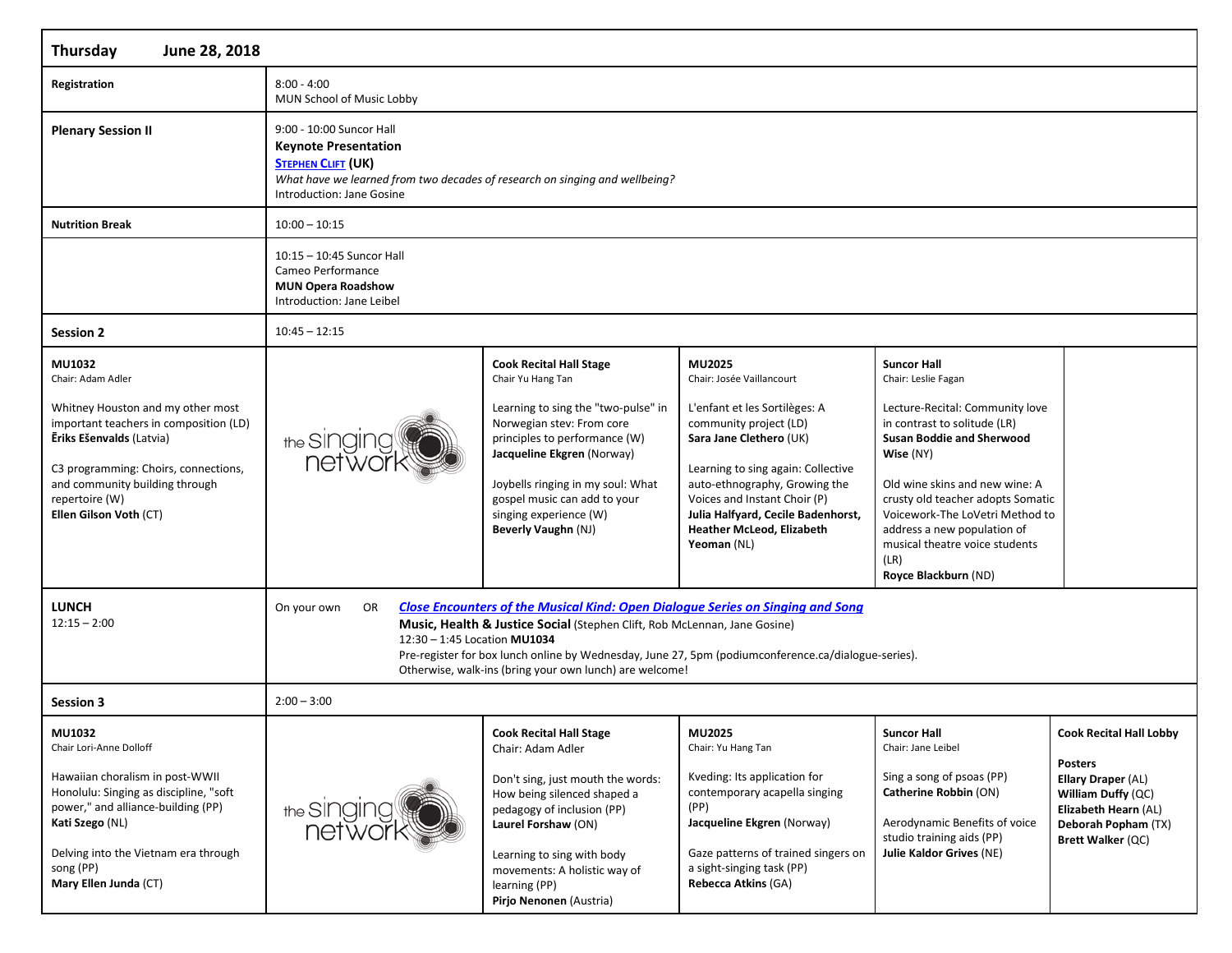| June 28, 2018<br><b>Thursday</b>                                                                                                                                                                                                                                                  |                                                                                                                                                                                                                        |                                                                                                                                                                                                                                                                                              |                                                                                                                                                                                                                                                                                                                                        |                                                                                                                                                                                                                                                                    |  |
|-----------------------------------------------------------------------------------------------------------------------------------------------------------------------------------------------------------------------------------------------------------------------------------|------------------------------------------------------------------------------------------------------------------------------------------------------------------------------------------------------------------------|----------------------------------------------------------------------------------------------------------------------------------------------------------------------------------------------------------------------------------------------------------------------------------------------|----------------------------------------------------------------------------------------------------------------------------------------------------------------------------------------------------------------------------------------------------------------------------------------------------------------------------------------|--------------------------------------------------------------------------------------------------------------------------------------------------------------------------------------------------------------------------------------------------------------------|--|
| <b>Nutrition Break</b>                                                                                                                                                                                                                                                            | $3:00 - 3:15$                                                                                                                                                                                                          |                                                                                                                                                                                                                                                                                              |                                                                                                                                                                                                                                                                                                                                        |                                                                                                                                                                                                                                                                    |  |
| <b>Session 4</b>                                                                                                                                                                                                                                                                  | $3:15 - 4:15$                                                                                                                                                                                                          |                                                                                                                                                                                                                                                                                              |                                                                                                                                                                                                                                                                                                                                        |                                                                                                                                                                                                                                                                    |  |
| MU1032<br>Chair: Jane Leibel<br>Vocal pedagogy workshop (W)<br>Singers:<br>Anna Mercer<br>Julianne Meaney<br>Noelle Slaney<br>Wendy Nielsen (ON)                                                                                                                                  | MU1034<br>Chair: Julia Halfyard<br>The Canadian aria: Repertoire,<br>evolution, and thematic (PP)<br>Sophie Bisson (ON)<br>"Yan zi/The Swallow (燕子)":<br>A cross-cultural choral project (PP)<br>Jeanette Gallant (BC) | <b>Cook Recital Hall Stage</b><br>Chair: Yohei Sakai<br>Singer, composer, pedagogue: The<br>life and works of Pauline Viardot<br>(PP)<br>Deborah Popham (TX)<br>Musica International: A vital<br>resource for Canadian and global<br>choral repertoire (W)<br>Jean Sturm (FR)                | MU2025<br>Chair: Sara Clethero<br>The effects of infertility on female<br>singers' identities (PP)<br>Laura Curtis (ON)<br>Depersonalizing singing to find<br>one's true voice (PP)<br>Danica Hoffart (AB)                                                                                                                             | <b>Suncor Hall</b><br>Chair: Marvin Latimer<br>Hickory, dickory dock, the vowel<br>ran 'round the clock (PP)<br>Karen Grylls (New Zealand)<br>Messa di voce: The bel canto key<br>to achieving beautiful and<br>energized soft singing (PP)<br>Laurier Fagnan (AB) |  |
| <b>Break</b>                                                                                                                                                                                                                                                                      | $4:15 - 4:30$                                                                                                                                                                                                          |                                                                                                                                                                                                                                                                                              |                                                                                                                                                                                                                                                                                                                                        |                                                                                                                                                                                                                                                                    |  |
| <b>Session 5</b>                                                                                                                                                                                                                                                                  | $4:30 - 6:00$                                                                                                                                                                                                          |                                                                                                                                                                                                                                                                                              |                                                                                                                                                                                                                                                                                                                                        |                                                                                                                                                                                                                                                                    |  |
| MU1032<br>Chair: Laurel Forshaw<br>A place in the choir: Creating an<br>inclusive environment for individuals<br>living with chronic health conditions<br>(PP)<br>Jane Gosine (NL)<br>Stephen Clift in conversation on singing,<br>wellbeing and health (R)<br>Stephen Clift (UK) | MU1034<br>Chair: Adrien Doucet<br>Empowering students in the choral<br>rehearsal (W)<br>Michael Hayden (CA)<br>Singing the gesture (W)<br>Bruce Kotowich (ON) and Brett Scott<br>(OH)                                  | <b>Cook Recital Hall Stage</b><br>Chair: Jacqueline Ekgren<br>Singing with others: Authentic<br>assessment in the choral<br>classroom (W)<br><b>Elizabeth Hearn and Marvin</b><br>Latimer (AL)<br>Everyone can sing: Strategies for<br>inclusive choral classrooms (W)<br>Ellary Draper (AL) | MU2025<br>Chair: Elise Letourneau<br>What's in it for me? Chorister<br>recruitment and retention in a<br>university-community choir (PP)<br>Adam Adler (ON)<br>To sing or not to sing, again (PP)<br>Mark W. Ruhnke (ON)<br>When we sing to our city:<br>Psychological well-being in<br>community engagement (PP)<br>Matthew Otto (ON) | <b>Suncor Hall</b><br>Chair: Catherine Robbin<br>Text and music: An<br>interdisciplinary approach (LR)<br>Ian Campbell (MB)<br>The language of singing:<br>Translation and interpretation<br>(W)<br><b>Bonnie Sneed (TX)</b>                                       |  |
| Dinner & Show with Spirit of<br><b>Newfoundland Theatre Company</b><br>ABBA: Gotta Get the Scoop!<br>The Masonic, 6 Cathedral Street (tickets<br>will be available at Registration Desk)                                                                                          | 7:00                                                                                                                                                                                                                   |                                                                                                                                                                                                                                                                                              |                                                                                                                                                                                                                                                                                                                                        |                                                                                                                                                                                                                                                                    |  |